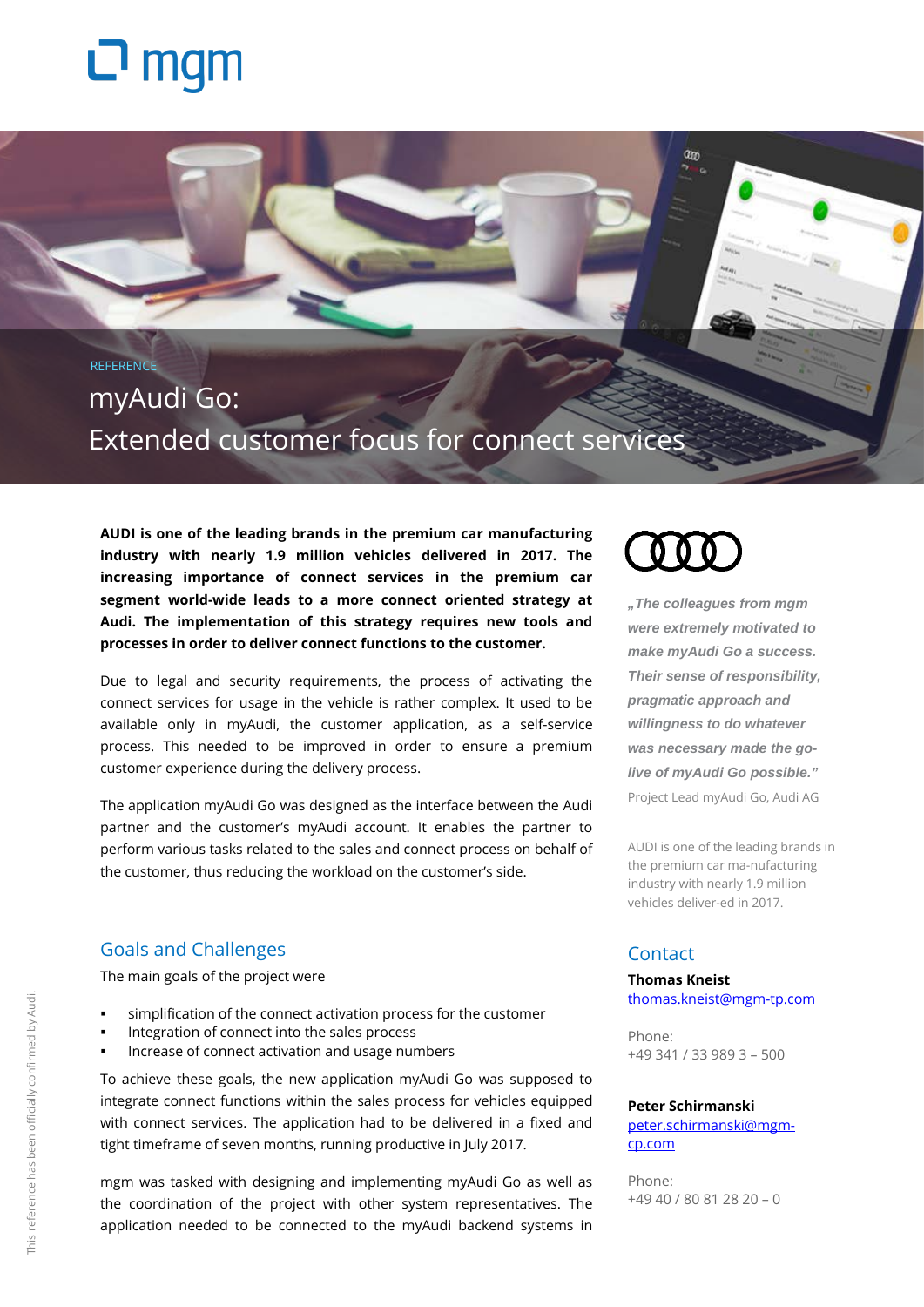order to ensure access to the same data basis. This required regular contact and smooth cooperation with the other service providers.

One of the major challenges of the project was the technical implementation of the backend interfaces. Since most myAudi backend systems were designed to support only the end customer process and major changes were out of question due to the timeline, myAudi Go hat to take over some of the third-party functions. This required a high level of flexibility in the architecture and technical design of myAudi Go.

The legal and process requirements due to partners' access to customers' personal data posed another challenge for this project. Although the overall connect process remained the same, it needed additional restrictions for data access, customer confirmation of partner actions and a reporting system. All project participants needed to adopt a new viewpoint at the process and constantly keep an eye out for potential legal risks.

As the final requirements for the application were unknown at the time of the project start and new requirements formed until shortly before Go Live, the timeline itself was yet another challenge of the project.



### Methods and Factors of Success

Due to the changing requirements an agile approach has been adopted in the project from the start. A prioritized kanban board along with regular technical review meetings and close cooperation with the business and IT departments helped the team to maintain an efficient and steady development process. Regular coordination with other service providers responsible for the various myAudi systems was also one of the key factors of success for the project.

Due to the very short time available for the development, a thorough requirements engineering process, an experienced technical lead and pragmatic decision-making were decisive for the project success.